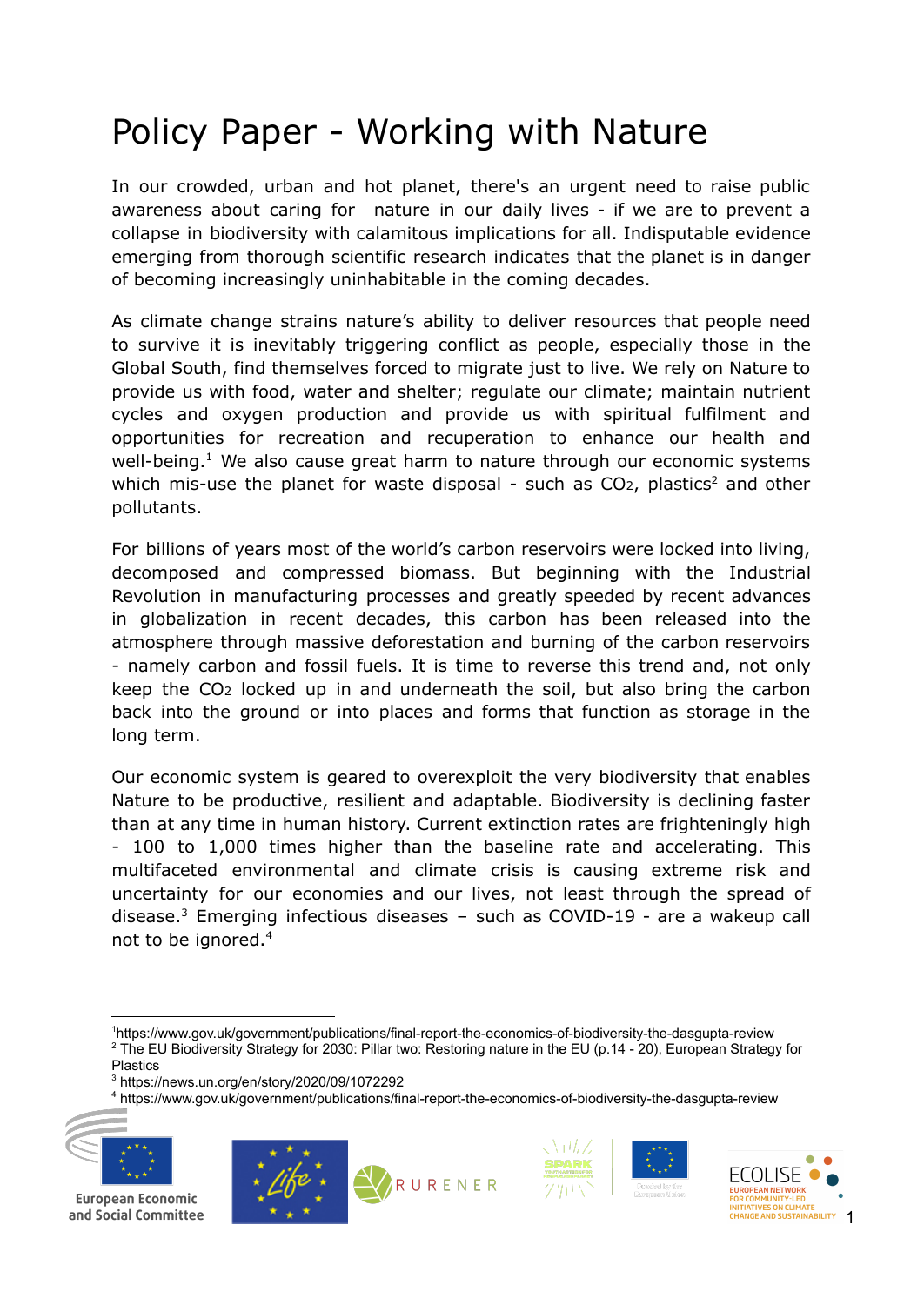Despite the flashing red lights and alarm bells of the catastrophic impact of climate change, people remain curiously disconnected from the crisis in their everyday lives and economic decision making.

To avoid the worst and in so doing limit climate change to a temperature-rise of 1.5 °C, Europe needs an all-of-society approach to the crisis. To achieve the dramatic changes we know are needed, we must find ways to engage our populations in Community Led, Nature based Initiatives (CLNI) outlined below. The urgently required mainstreaming would have the following impactful consequences:

- carbon savings resulting from active participation in CLNIs by five percent of the population would allow 85% of EU countries to meet their 2020 emissions reduction targets \* (requires updating)
- participation of all EU citizens in CLNIs would lead to emissions reductions over the EU as a whole of up to 73%. 5

# Part A Community-led nature-based initiatives

The movement of community-led initiatives (CLIs) on climate change and sustainability is key to demonstrating practical ways of working with nature in ways that reap benefits for our societies rather than create a drain on resources, while at the same time reversing the underlying loss of biodiversity and creating green jobs.

There are myriad potential approaches being advocated to prevent the worst but everything from the daily news, to the latest report of the Intergovernmental Panel on Climate Change (IPCC), and our own observations indicate both a helplessness and ignorance of politicians and their advisors about what can and must be done. In order to implement the Agenda2030, Paris Agreement and European Green Deal, we need to shift policy to support entire populations' transition to sustainable lifestyles, economic activities and social interaction.

Communities for Future, the ECOLISE action programme is ready to help bring about the required transformational processes and win the engagement of a wide swathe of society for community-led action. We are not starting from zero. Rather we are standing on the shoulders of giants, thousands of members of the Ecovillages and community led organizations worldwide.

<sup>5</sup> ECOLISE (2019): Reshaping the Future: How local communities are catalysing social, economic and ecological transformation in Europe. The First Status Report on Community-led Action on Sustainability and Climate Change in Europe. Executive Summary, p.5



**European Economic** and Social Committee







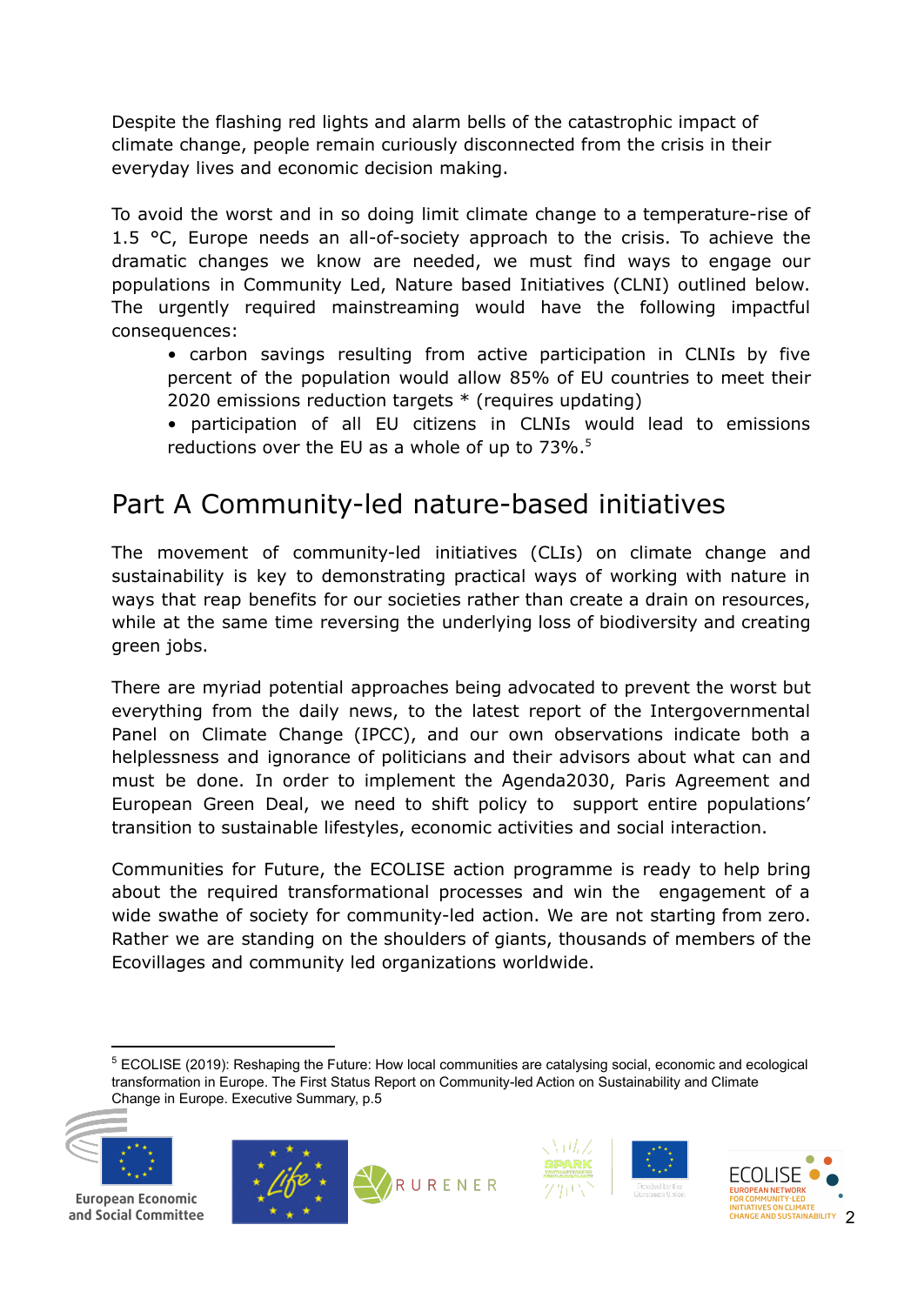A major breakthrough has recently been made by the Boekel Ecovillage in the Netherlands - which has broken new ground in this context having been chosen in 2021 as the country's most sustainable housing initiative by the Dutch building sector. This is a remarkable achievement given the negative impact of the construction industry on climate change and with it, rapidly declining biodiversity. Through its clear communications - everything associated with the initiative must respect core principles of upcycling, recycling and sustainability while meeting the expectations of a comfortable and modern lifestyle for families and individuals, Boekel has helped move the conversation on sustainability to the mainstream. 6

For example Boekel Ecovillage won parliamentary approval to bypass national norms in order to test new sustainable building methods - thereby providing a Living Lab for companies seeking to test new environmentally relevant products without going through lengthy consumer safety testing needed for a mass market. The village of 36 families has attracted the enthusiastic support of its municipality for its low income housing and for transforming the biodiversity of the surrounding landscape through community led initiatives.

Mobilizing large numbers of people to take individual responsibility for their actions is key to bringing meaningful and timely change. Boekel Ecovillage is well on the way to doing so thanks to the extraordinary media attention it has received in the Netherlands. Triggering peoples' awareness of, and bonds with nature, with the land and soil, which are essential for life on Earth, is key to stimulate changing behaviour across societies. More than ever before people are motivated to stop climate change destroying civilization as we know it - but often lack the tools or knowledge about how they can take more than symbolic action. Boekel Ecovillage, as well as other CLIs, provide just such a roadmap to help better direct such initiatives globally, which aggregated across societies will be a powerful driver of change. Many of the solutions implemented by CLIs are already nature-based, thus, inspired and supported by nature rather than pursuing a business as usual approach so prevalent in contemporary society.<sup>7</sup>

# The Boekel Ecovillage Example

The Boekel [Ecovillage](https://earthmind.org/vca/ecovillage-boekel) in the Netherlands is a shining example of a community which is working with nature in very practical ways. Many of its solutions have been inspired by many of the 10,000 ecovillages worldwide. Its ecological sustainability is reflected in the fact that it is the first residential area recognized

<sup>7</sup> https://ec.europa.eu/info/research-and-innovation/research-area/environment/nature-based-solutions\_en











 $6$  Living Lab: Testing innovation in a real life situation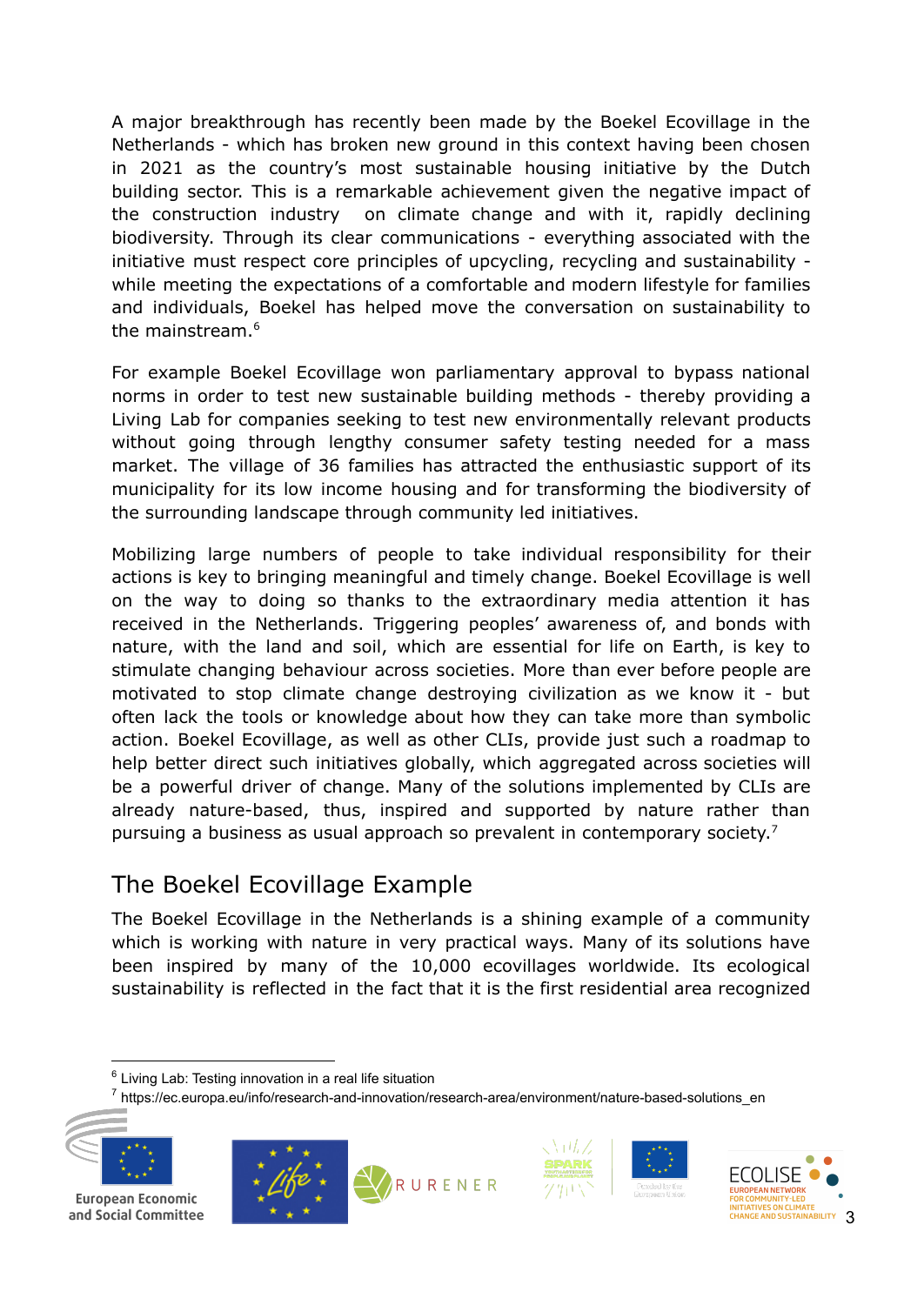as a Voluntary Conservation Area (VCA). $8$  It has also been recognized as the most sustainable organization by Dutch building sector for its path-breaking climate positive approach. A good example for practical regenerative approaches in working with nature at community-scale make the Boekel Ecovillage a great example for practical regenerative approaches in working with nature at the community scale.

The below examples are all contained on the Global Goals Community platform for sharing practical solutions to to reach the SDGs<sup>9</sup>.

### **1. Production Services**

### **1.1 Food**

As in other ecovillages, one of the central characteristics of Boekel Ecovillage, is its own food production, which is already supplying its residents, including vulnerable members of the communities with 60%

of their food needs with healthy, organic and local produce while applying principles of regenerative agricultures in its many forms<sup>10</sup> Beyond offering a diverse range of ecosystem services. leveraging polyculture for food production is which is a basic adaptation strategy in the face of climate crisis They also help ensure food security. More about Food Production by farmers can be found in the CfF Policy Paper Transition Design $^{11}$ .

### **1.2 Drinking water**

Boekel Ecovillage saves valuable drinking water by storing rainwater in underground tanks (90,000 liters) for usage in the toilets, the washing machines, irrigating the vegetable gardens and brewing beer.

#### **1.3 Wood, fibers and other sources**

The walls and roofs of the houses are all biobased, wood and hempcrete. While generally the building sector is responsible for 35% of all carbon output, the Boekel Ecovillage shows how this trend can be reversed: By using organic materials like wood and hempcrete they

store 808 tons of carbon in their 36 houses. This is more carbon than was necessary to build them, which makes the ecovillage a carbon-negative building project.

<sup>10</sup> The EU Biodiversity Strategy for 2030: Pillar two: Restoring nature in the EU (p.14 - 20), "Plant three billion new trees in the EU, in full respect of ecological principles."

<sup>&</sup>lt;sup>11</sup> See [CfF Policy Paper Transition Design](https://drive.google.com/file/d/1NVRQn4p7pw6VwPlkqpfJw7EWXz0BLXwE/view)



**European Economic** and Social Committee











亜麻



<sup>&</sup>lt;sup>9</sup> Read [CfF Policy Paper Economic Diversity](https://docs.google.com/document/d/1KLBVzsCMG4JkedKFEjedbzvFOLCiyPs2iVsLhTHdfLQ/edit) for more information on the Global Goals Community. <sup>8</sup> The VCA is a label for good nature management in a geographically defined area. It applies mainly to the areas where the residents live and work: whether parks, estates, private farm land, business parks etc. The important thing is that the owner/s or manager has the ambition to improve the ecological quality of the site.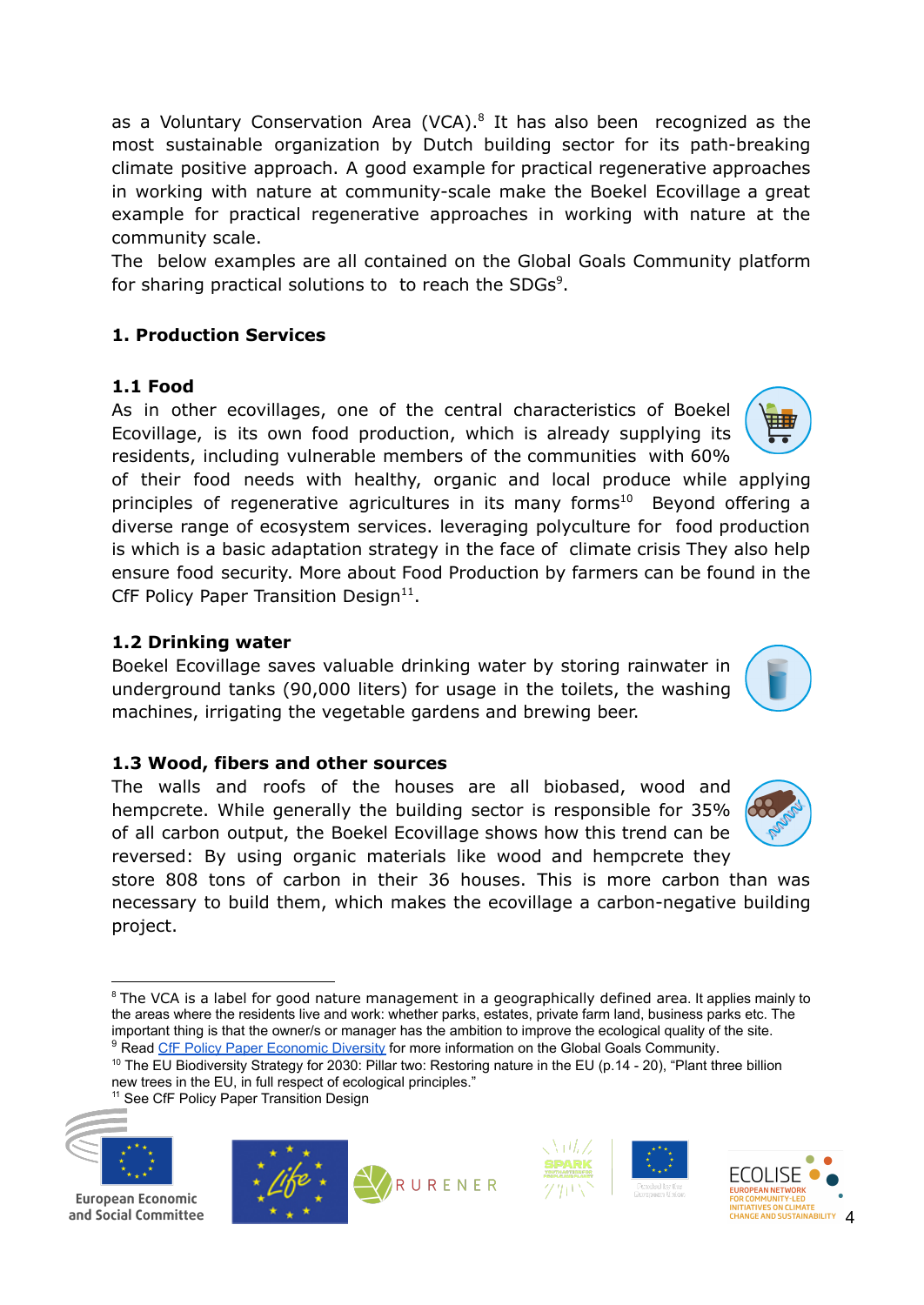#### **2. Ecosystem services**

#### **2.1 Carbon storage**

The goal of net zero emissions can only be achieved if we not only significantly reduce emitting further GHG emissions, but also extract substantial amounts of CO2 from the atmosphere. In Boekel Ecovillage, carbon is stored in trees; biobased materials, used in the construction of buildings; in the soil<sup>12</sup>, making it more fertile and increasing its water

storage; and lastly in constructed wetlands, which are described in the following paragraph.

#### **2.2 Soil, water, air quality regulation**

The European Green Deal *"calls for the EU to better monitor, report,* prevent and remedy **air, water, soil and pollution**<sup> $n_1$ 3</sup>. One practical way towards water purification that is implemented in Boekel Ecovillage

is the filtration of grey and black water with helophyte filters. In nature, water purification happens in two ways: separation and degradation. As in wetlands, in a helophyte filter – also called "constructed wetland" - the degradation is done by bacteria in combination with plants. Bacteria take up nutrients, turning organic matter into food for the plants and harmless by-products. Plants take up substances such as nutrients, metals, minerals and retain solids (separation), prevent algae growth and add oxygen.

#### **2.3 Biodiversity**

Food production is a central pillar of the Boekel Ecovillage's biodiversity plan. In line with the aims of the EU biodiversity strategy, the

polyculture food production allows for the elimination of pesticides and fertilizers, enhances the soil fertility, as well as its carbon and water storage. This also supports pollinators and has an overall positive impact on the conservation and restoration of biodiversity. Having a measurable biodiversity plan makes it part of the worldwide Voluntary Conservation Area<sup>14</sup>. If it succeeds, the province will connect the ecovillage to the Dutch Nature Conservation Area<sup>15</sup>. The Ecovillage Boekel strives to become an example of humans living in balance with the inhabited ecosystem. Its biodiversity plan lays

<sup>15</sup> The EU Biodiversity Strategy for 2030: Pillar one: Protecting nature in the EU (p.10 - 12): Legally designating <sup>14</sup> The EU Biodiversity Strategy for 2030: Pillar one: Protecting nature in the EU (p.10 - 12): Effectively manage all protected areas, defining clear conservation objectives and measures, and monitoring them appropriately.

new protected areas, 4% more of land.















<sup>&</sup>lt;sup>12</sup> The EU Biodiversity Strategy for 2030: Pillar two: Restoring nature in the EU (p.14 - 20), "Propose legally binding EU restoration targets by 2021, and restore significant areas of degraded and carbon rich ecosystems by 2030."

<sup>&</sup>lt;sup>13</sup> EU Commission May 2021: Pathway to a Healthy Planet for All EU Action Plan: 'Towards Zero Pollution for Air, Water and Soil', p.1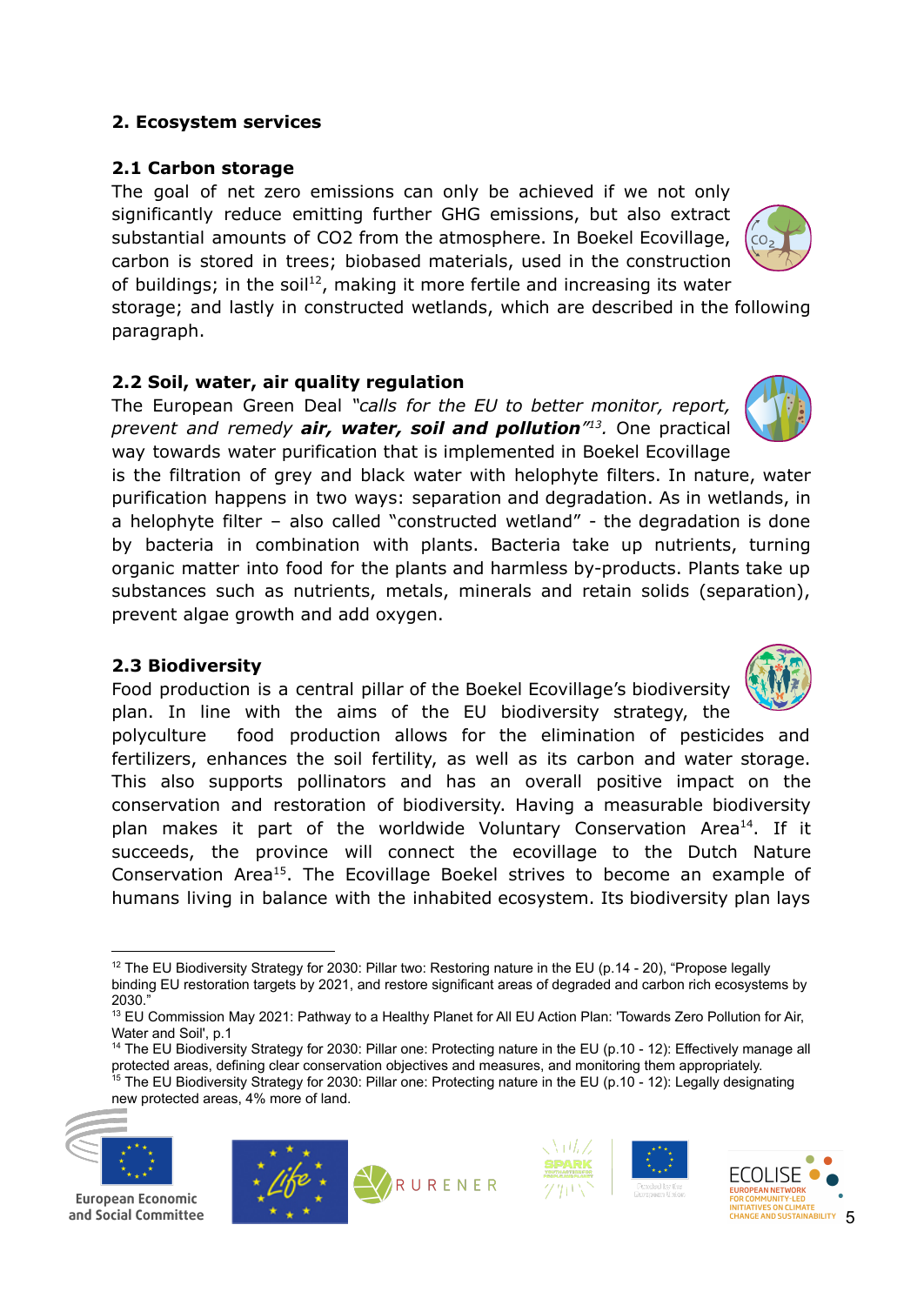out different actions to provide shelter and food for all kinds of species as their presence brings balance in their natural surroundings.

# **2.4 Soil fertility**

Another central aim of the Biodiversity Strategy is to protect soil fertility, reduce soil erosion and increase soil organic matter.<sup>16</sup> In Boekel Ecovillage, soil fertility is enhanced in the context of its food production. On top of the beneficial impact of its polyculture on the soil fertility, the ecovillage applies lava sand to add minerals and trace elements to the soil.

# **2.5 Soil erosion**

Among the soil conservation practices that are used, mulching has been successfully applied to reduce soil and water losses in different contexts, such as agricultural lands, fire-affected areas, rangelands and anthropic sites.<sup>17</sup>

# **2.6 Pollination**

*"In Europe, around 84% of crop species and 78% of wild flowering* species depend, at least in part, on animal pollination.<sup>"18</sup> The biodiversity plan of the Boekel Ecovillage – just as the Biodiversity Strategy of the EU – therefore rightly addresses the need to reverse

the trend of severe decrease of pollinators<sup>19</sup>. The impact measurement is carried out by an ecologist from the VCA Platform, who checks the progress of the species they protect and gives advice if the species don't thrive as planned.

# **2.7 Natural mechanisms for pest suppression**

Most pests and diseases live off one particular crop, which is why monocultures are susceptible to pests and diseases and therefore dependent on pesticides. The polycultures in Bokel Ecovillage address this issue, as they function as natural mechanisms for pest suppression.

## **2.8 Mediation of noise, wind and visual impacts**

Trees and shrubs are perfect to mediate noise, wind and visual impacts, therefore the ecovillage is going to plant at least 50 trees surrounding their 36 houses.

<sup>&</sup>lt;sup>19</sup> The EU Biodiversity Strategy for 2030: Pillar two: Restoring nature in the EU (p.14 - 20), "Reverse the decline of pollinators."

















<sup>17</sup> <sup>16</sup> The EU Biodiversity Strategy for 2030: Pillar two: Restoring nature in the EU (p.14 - 20), Restore soil ecosystems

[https://www.researchgate.net/publication/306087413\\_Mulching\\_practices\\_for\\_reducing\\_soil\\_water\\_erosion\\_A\\_re](https://www.researchgate.net/publication/306087413_Mulching_practices_for_reducing_soil_water_erosion_A_review) [view](https://www.researchgate.net/publication/306087413_Mulching_practices_for_reducing_soil_water_erosion_A_review)

<sup>&</sup>lt;sup>18</sup> The EU Biodiversity Strategy for 2030, p.17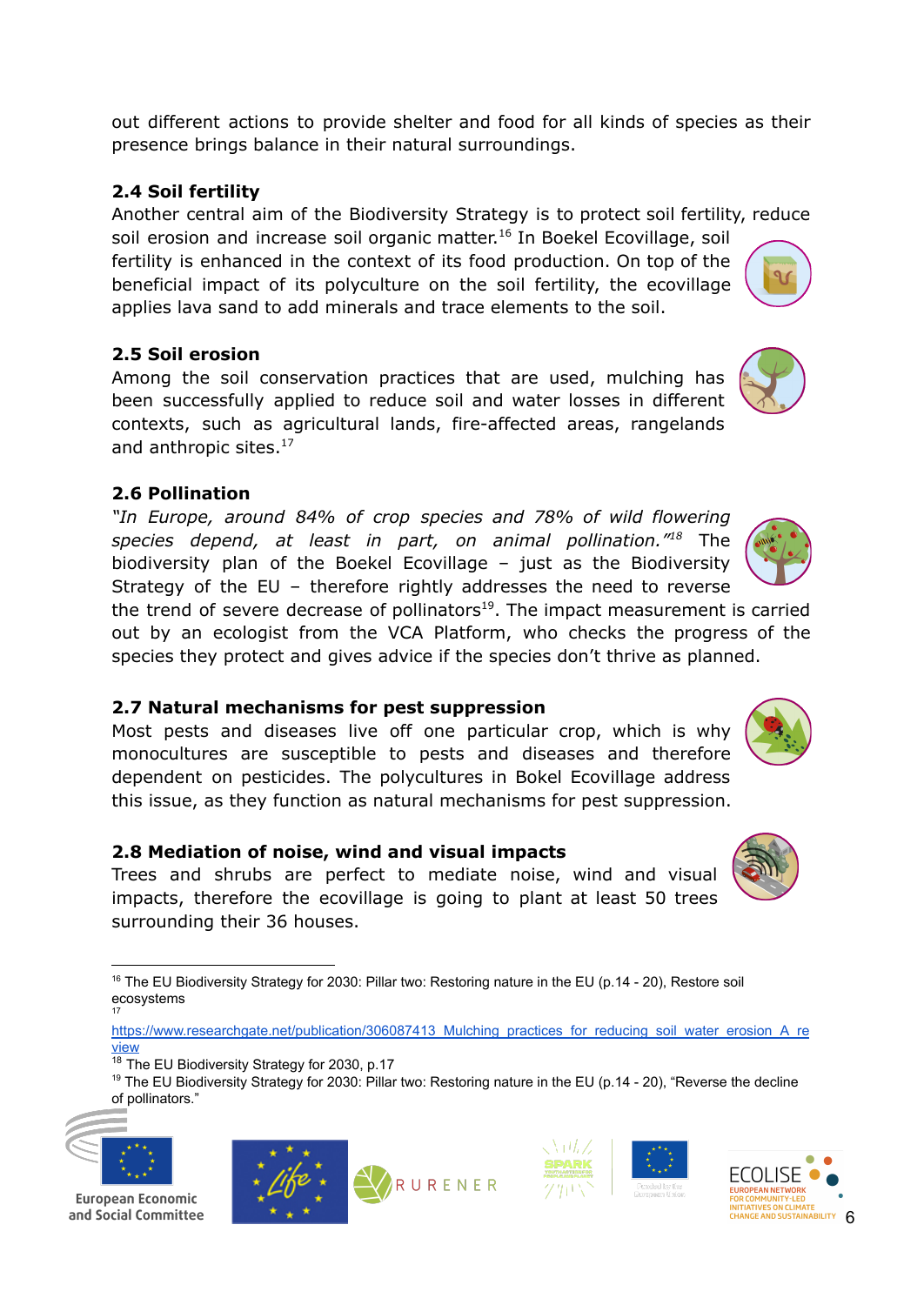### **2.9. Flood protection**

Boekel is on a hilltop, which makes it possible for the ecovillage to support it's municipalities' disaster flood plan, as it can be a refuge for people in the surrounding area if there is a flood. The community has sleeping places for students from the Knowledge and Education Centre on Sustainable Development Goals. When there is a flood in the area, courses are cancelled, so refugees can sleep in these bedrooms.

### **2.10 Prevention of heat islands**

Extreme heat causes more deaths than any other weather extreme. With temperatures rising as a consequence of the climate crisis, it is important to prevent as much as possible heat islands at the local level. To avoid heat stress, the ecovillage is planning to insulate their houses well and plant a large number of trees around them.

The Boekel Ecovillage shows how diverse approaches towards working with nature regeneratively can be realized at the scale of a community. It is one of thousands of CLI across the world, paving the way to a regenerative society. The social dimension of CLIs sets them apart from individual or commercial initiatives as they take a whole of society approach built on diversity, social justice and provide more economic opportunities to the disenfranchised. Guided by these fundamental values they encourage open source innovation leveraging collective ownership and decision-making processes. By focussing on what works the solutions reached typically require modest financial investment, making them affordable and relevant especially for rural and urban communities of modest resources and for the Global South.

# Part B - The policy change narrative

The current state of the world in the lack of environment and climate action demonstrates that relying exclusively on government-led initiatives or commercial solutions is a sub-optimal approach to addressing climate change and the underlying biodiversity crisis being faced by the world. This paper demonstrates that community-led nature-based initiatives can have broad appeal to government and financial entities if they are brought to scale with appropriate financial instruments to provide seed capital, enabling legislative environments to encourage innovation and relevant research and development as well as advisory and educational services to enable a more rapid and sustainable scaling.













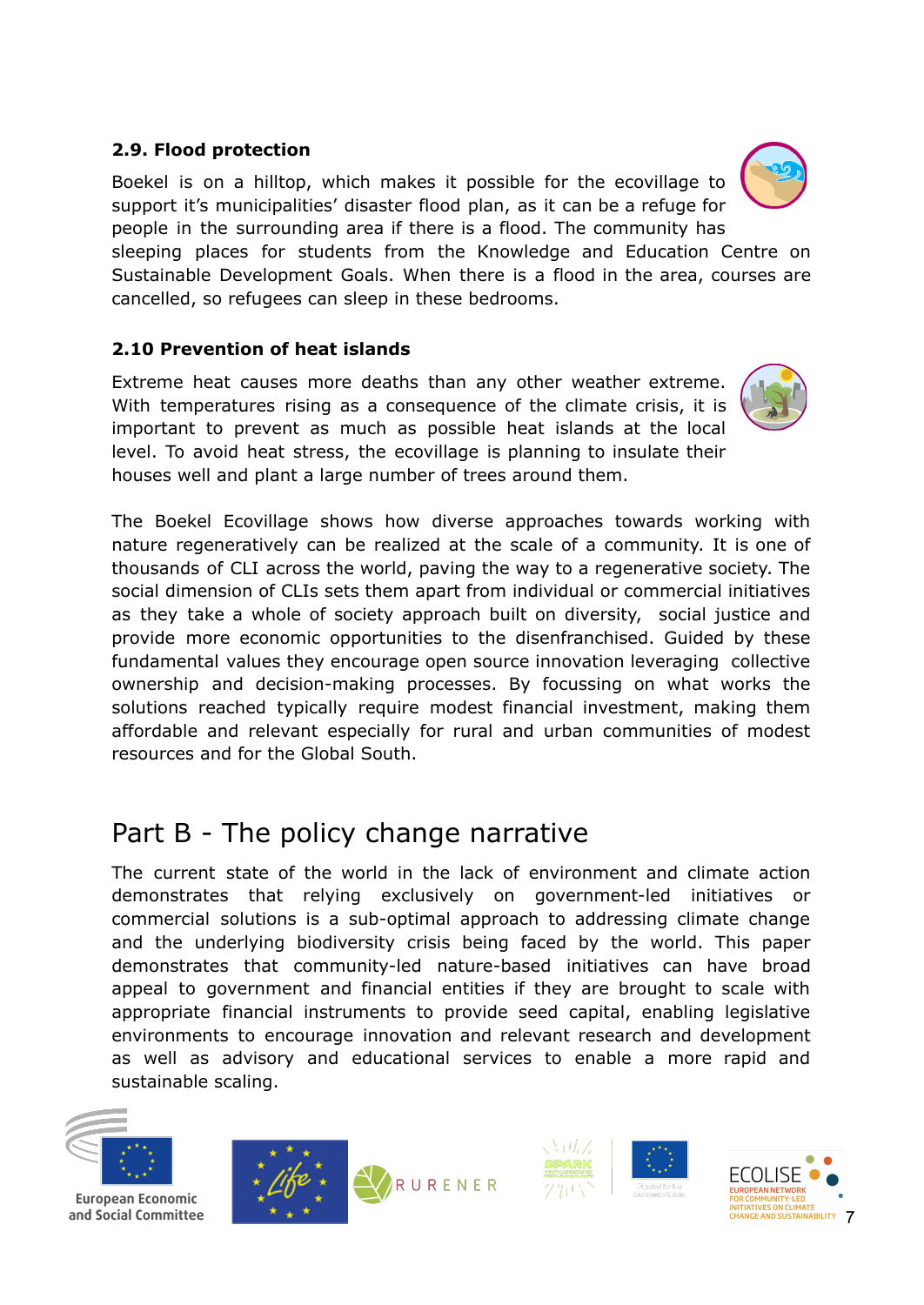Cross-sectoral cooperation is an indispensable requirement in this endeavor. Citizens, Civil Society, Education, Science, Businesses, Industry, Banks and Finance as well as governments at all levels, need to be compelled to work together to accelerate wide-spread implementation of CLNIs. It is essential that these societal groups implement actions in support of CLNIs in key areas such as food, water, energy, housing, transport and education. EU legislative directives, programming instruments and the hereby supported research need to be targeted at reflecting this ambition. Finally the success stories of CLNIs in working with nature need to be effectively communicated across the mainstream of society. In this way there is an opportunity to both grow the CLNI movement and bring about real and urgent transformational change.

The following steps - **(in draft)** - are urgently required to harness and leverage the demonstrable power of CLIs to help achieve real change in attitudes and behavior at a policy, societal and individual level.

- Creation of a rolling financial instrument to facilitate the expansion of CLIs based on core principles of working with nature
- Adaptation of existing policies and programming in support of cross-sectoral cooperation for bottom-up action, such as  $CLLD<sub>1</sub><sup>20</sup>$  to enable the spread of CLI action aligned with the goals of the Agenda2030, Paris Agreement and EGD
- Fund and launch an EU Blitzscale Challenge for Nature Based Solutions focussed on universities
- Inclusion of CLIs in the Horizon Europe Strategic Plan:

A. ecosystems and biodiversity: managing sustainably natural resources for food security, clean and healthy environment B: creating a circular, climate-neutral and sustainable economy through the transformation of its mobility, energy, construction and

- production systems. ● Institutional support for applied research and development for CLIs
- Major EU-wide communications initiative to promulate alternative models of urban development that are aligned with CLI and circular economy/nature centered initiatives.
- Financial support for a multi-disciplinary think tank to produce scientific and policy papers based on CLI Research and Development (R&D) into nature based initiatives, to conduct deeper research into these proposed solutions and to curate a Wiki of applied innovation linked to nature-based solutions

<sup>20</sup> Link to the Policy Paper on Bioregional/Territorial Partnerships











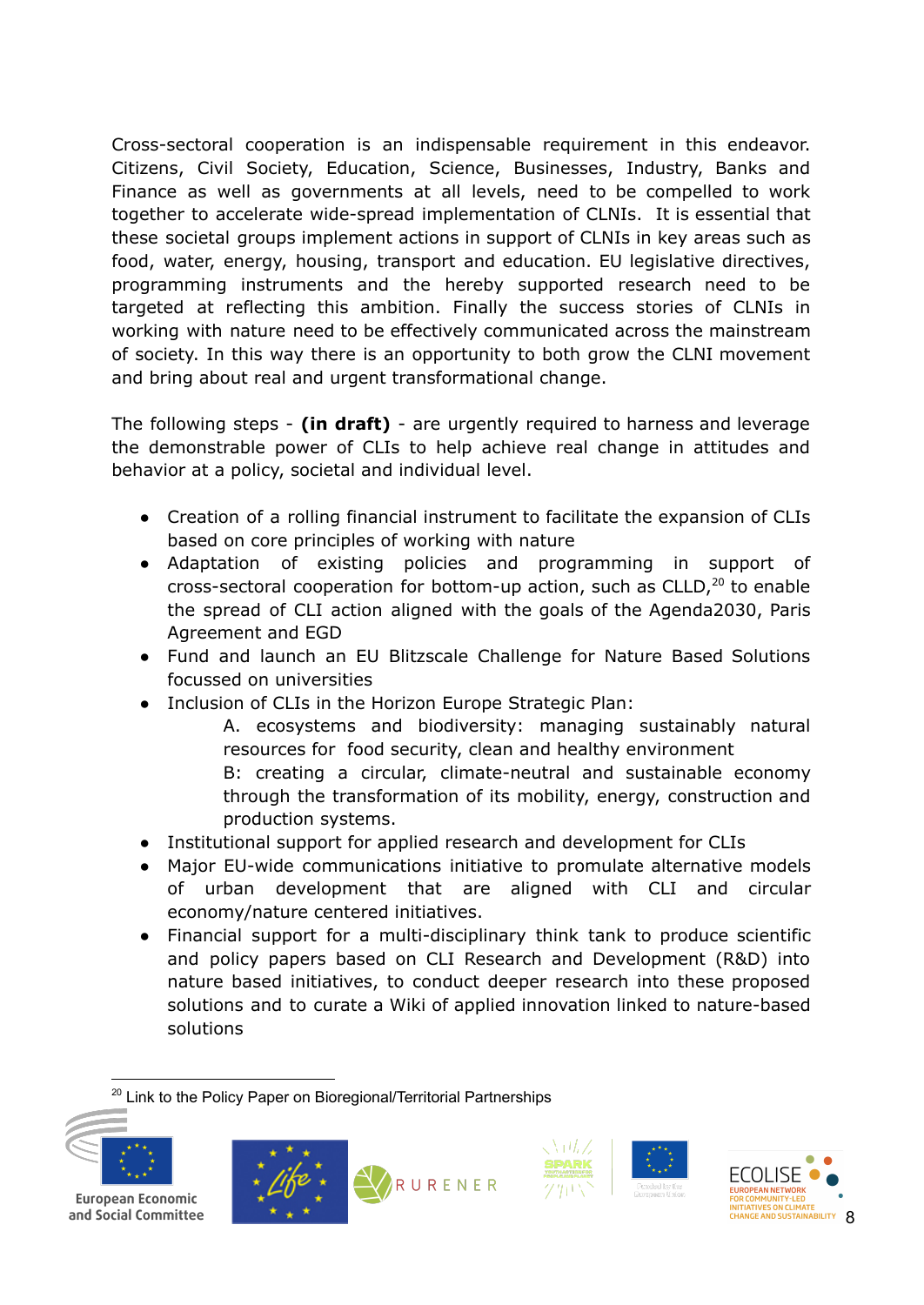- Grant aid support to enable communities to rapidly scale within CLI guidelines
- Consequent implementation of existing and creation of new of EU policies aimed at facilitating a cross-sectoral approach towards mainstreaming CLI action in key areas
- Massively scale up Community Led Nature-based solutions based on the Biodiversity Strategy
- Giving Nature legal and enforceable rights<sup>21</sup>

# Conclusions

Global challenges demand that we act quickly to mitigate climate change and reverse the loss of biodiversity. It is essential that public awareness and consequent action now increase at a rapid speed - blitzscaling in the current terminology .

The Communities for Future (CfF) programme aims at exactly that.

We aim to achieve the following principles across our dynamic network of Communities for Future:

- Implement circular economy principles and systems, whereby materials utilized are capable of being cascaded, upcycled or recycled in future while maintaining high ethical, design and quality standards.
- Provide replicable models for living and working with nature that are innovative and appealing to citizens and those planning for the future.
- Demonstrate through scientific method and observation the impact of diverse ecosystem services implemented by Community-led initiatives.
- Collaborate with open-source research and development networks and organizations and for profit companies to develop strategies for carbon sequestration and cycling through nature-based methods.<sup>22</sup>
- Cooperate with diverse stakeholders across different sectors of society to obtain the broad financial, social, and political support needed to mainstream CLIs.
- Mobilize large numbers of people to take responsibility for their actions.

<sup>&</sup>lt;sup>22</sup> The only climate technology sufficiently developed and tested yet to achieve climate-relevant effects without adverse environmental impacts is the massive expansion of the planet's biomass capacity. One approach currently advocated is to scale up biochar production on a widely dispersed model, an initiative well aligned to CLIs.; see Biochar in Agriculture, Wiley Sept 2021 https://onlinelibrary.wiley.com/doi/10.1111/gcbb.12889











<sup>&</sup>lt;sup>21</sup> See CfF Policy Paper [Regenerative](https://drive.google.com/file/d/1hYk-lNbMiXJc6tKYpFDnID8pjvMuj0T2/view) Cultures for more information.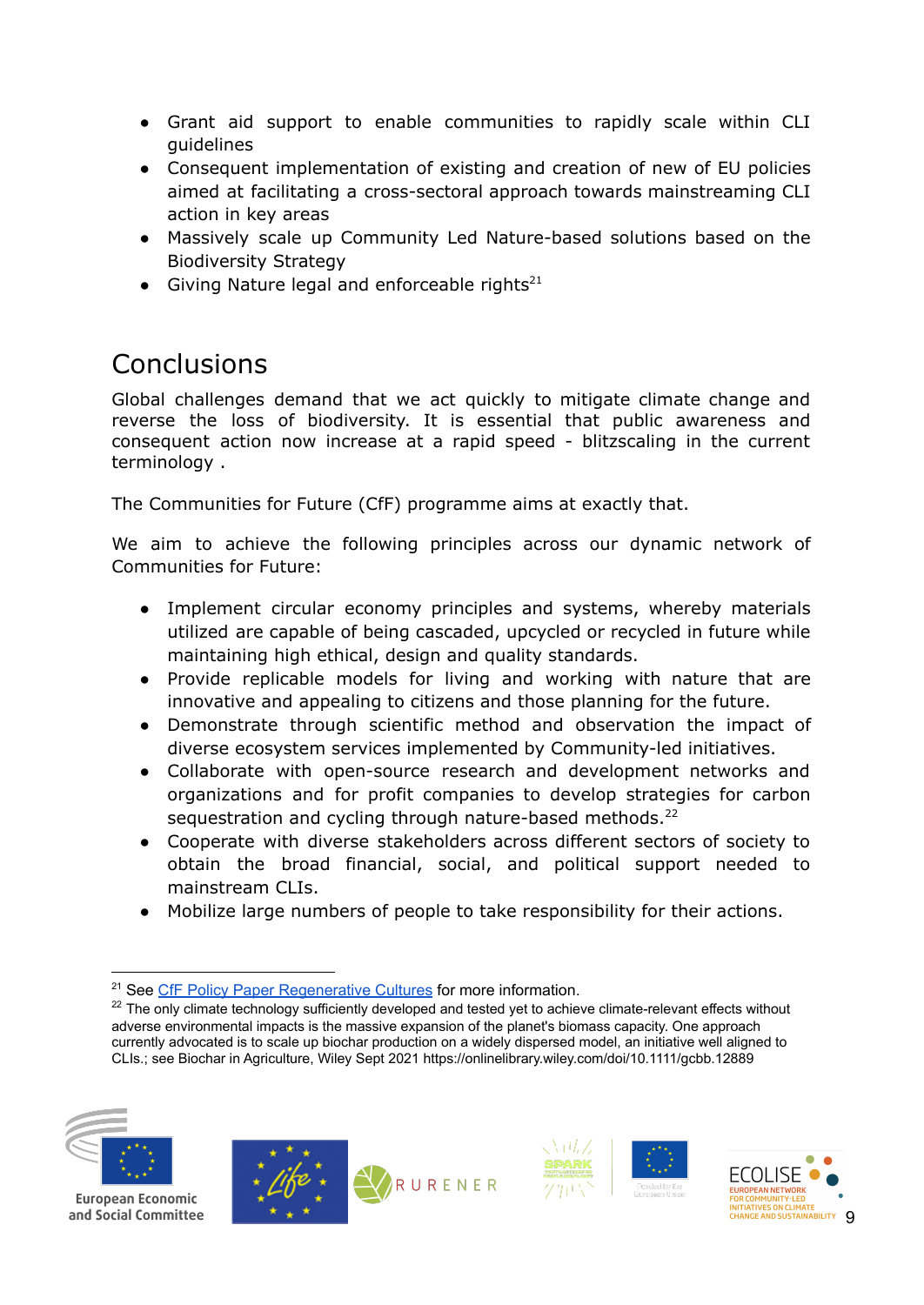- Raise awareness about the impact of CLI approaches towards working with nature.
- Offer education and training for people to learn how to set up their own CLI and/or develop existing ones further.

We call on EU leaders, policy makers, public representatives to acknowledge the potential of CLNI approaches in working with nature on a grand scale.

We call on you to ally with this vision to finally overcome some of the heretofore seemingly intractable biodiversity and climate change problems we are facing.

# ANNEX

**Draft Table outlining some of the suggested pathways & policy recommendations for an integrated approach towards the mainstreaming of Community-led Action** \*further development required

| Area of<br>Work | Impact         | Pathways          | <b>Policy Recommendations</b> |  |
|-----------------|----------------|-------------------|-------------------------------|--|
| Food            | Carbon         | Citizens:         | Municipalities:               |  |
|                 | sequestration, | Vegan /           | Land access                   |  |
|                 | biodiversity   | vegetarian, local | Social inclusion              |  |
|                 | restoration,   | and organic diet  | work                          |  |









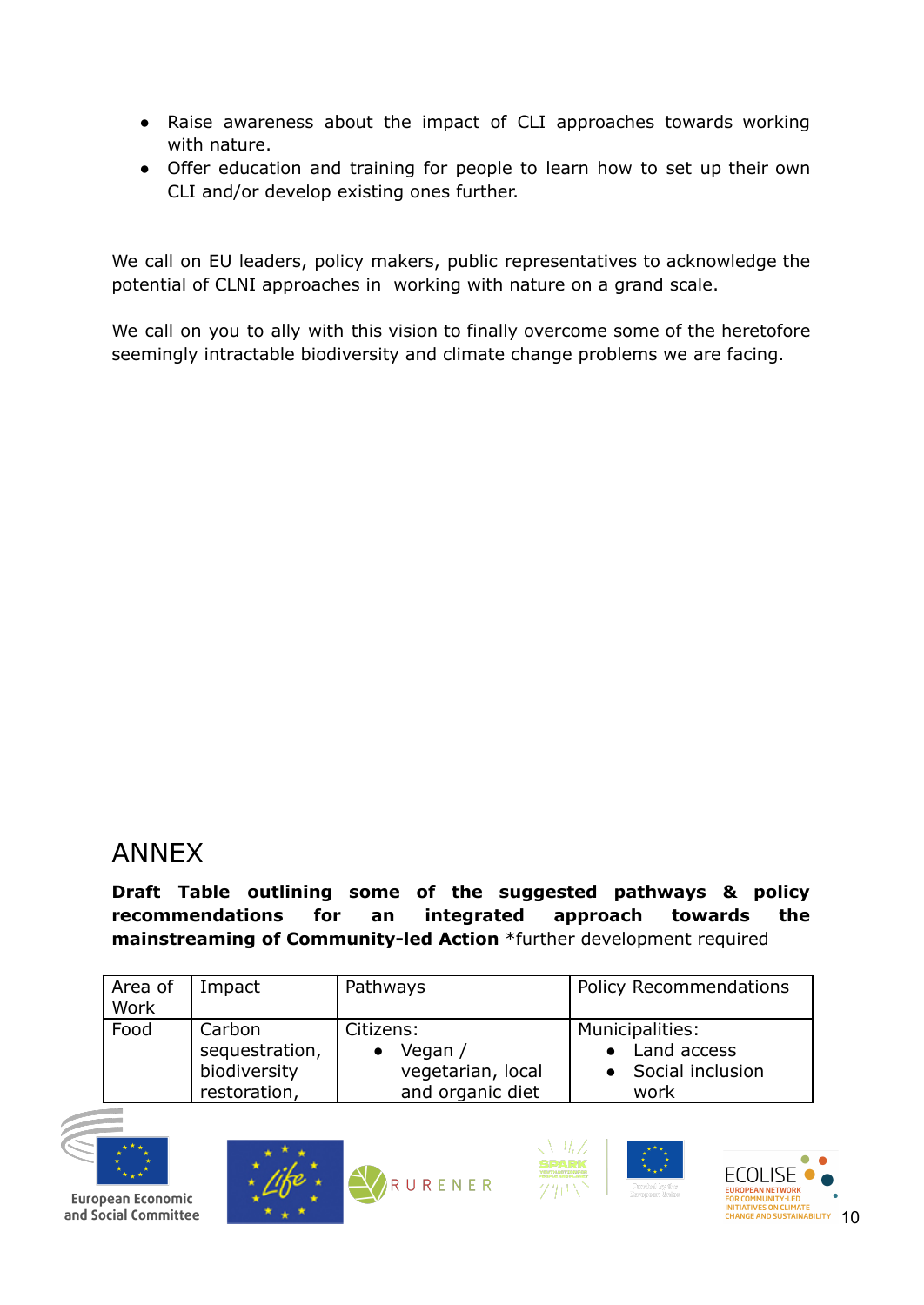| soil fertility,<br>food<br>sovereignty<br>and food<br>security,<br>resilience,<br>energy<br>efficiency,<br>health,<br>preservation &<br>restoration of<br>seeds | Civil society:<br>Food forests<br>Permaculture<br>gardens<br>Rewilding<br>$\bullet$<br>initiatives <sup>23</sup><br>Community-suppo<br>rted agriculture<br>Urban gardening<br>$\bullet$<br>Seed bank/saving<br>initiatives banks                                                                                                                                                                                                                                                                                                                                              | Buying food to<br>$\bullet$<br>provide public<br>institutions with<br>local food<br>Promote food and<br>farming in parks<br>Regions:<br>Food policy councils<br>Food storage<br>$\bullet$<br>solutions<br>Equipment circles                                                                                                                                                                                                                                                                                                                    |
|-----------------------------------------------------------------------------------------------------------------------------------------------------------------|-------------------------------------------------------------------------------------------------------------------------------------------------------------------------------------------------------------------------------------------------------------------------------------------------------------------------------------------------------------------------------------------------------------------------------------------------------------------------------------------------------------------------------------------------------------------------------|------------------------------------------------------------------------------------------------------------------------------------------------------------------------------------------------------------------------------------------------------------------------------------------------------------------------------------------------------------------------------------------------------------------------------------------------------------------------------------------------------------------------------------------------|
|                                                                                                                                                                 | <b>Education &amp; Science:</b><br>Inspire Youth to<br>be interested in<br>local, healthy diet<br>& regenerative<br>farming,<br>sustainable food<br>systems<br>Reeducation,<br>retraining people<br>to work with food<br>production<br>Study visits to<br>$\bullet$<br>farms<br>Local & organic<br>sourcing of food<br>served in schools<br>and universities<br>Preserving, local<br>genetic seeds<br>Agricultural<br>Sciences: Shift<br>from<br>industrialization to<br>localization and<br>agroecology<br>principles<br>Businesses & Industry:<br>Production<br>cooperative | <b>Nation States:</b><br><b>CAP National</b><br><b>Strategic Plans:</b><br>Financing of CLIs<br>and supportive<br>initiatives through<br>the LAGs<br>Promote farm<br>diversification<br>instead of<br>specialization, local<br>production for local<br>consumption and<br>decentralization of<br>food processing<br>EU:<br>Paradigm shift from<br>export<br>oriented-market to<br>local production<br>and consumption<br>Resources /<br>$\bullet$<br>subsidies finance<br>change<br>Feedback loops,<br>$\bullet$<br>revising policy<br>changes |

<sup>23</sup> https://wildseedproject.net/



**European Economic<br>and Social Committee** 



RURENER





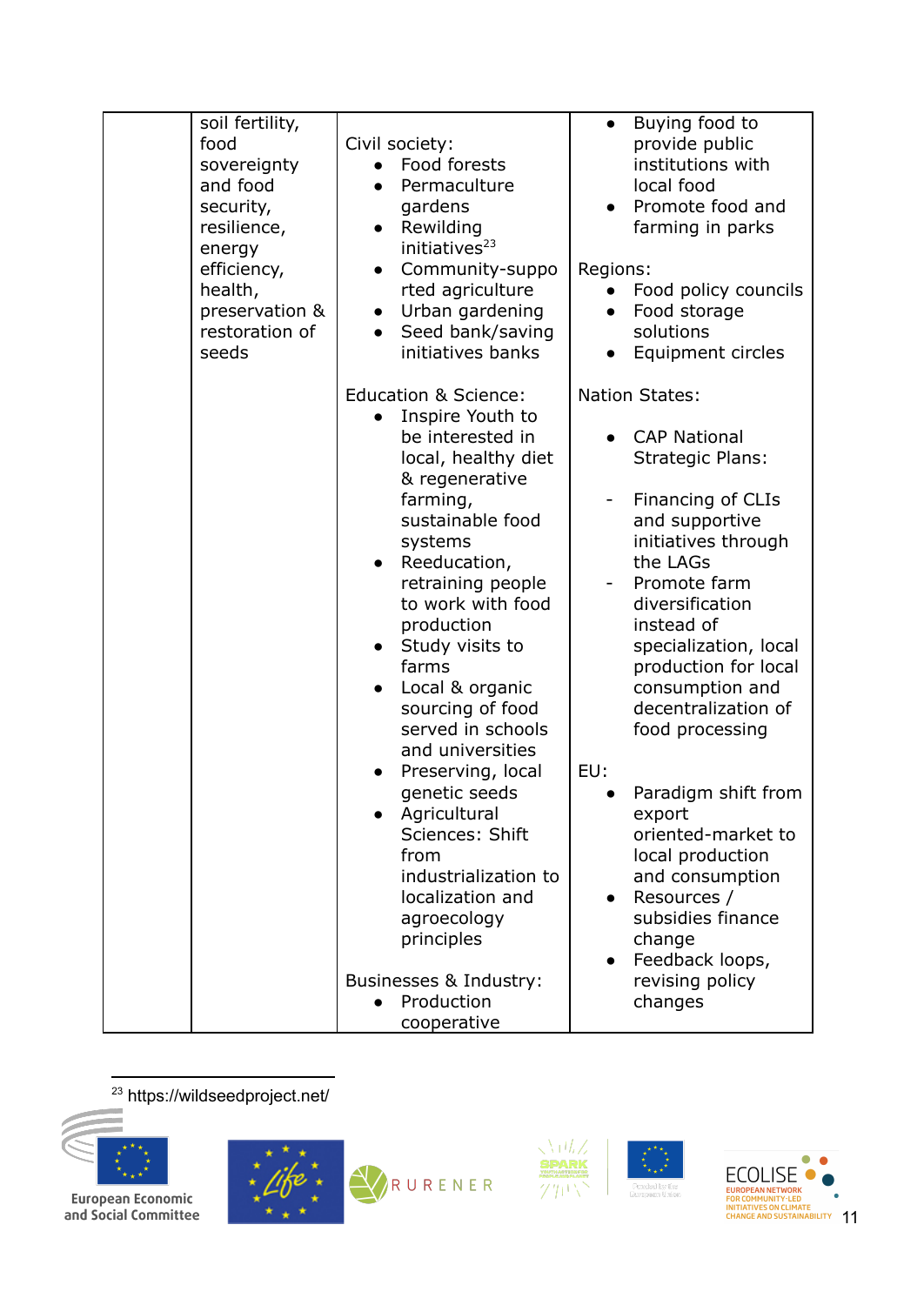|                                 |                                                                                                                                                                           | Local food<br>$\bullet$<br>processing<br>Regional<br>whole-scale<br>markets<br>Bank & Finance:<br>• Local investment<br>funds<br>Land trusts<br>Local currencies /<br>timebanks                                                                                                                                                                                       |  |
|---------------------------------|---------------------------------------------------------------------------------------------------------------------------------------------------------------------------|-----------------------------------------------------------------------------------------------------------------------------------------------------------------------------------------------------------------------------------------------------------------------------------------------------------------------------------------------------------------------|--|
| Water                           | Water saving<br>&<br>replenishment                                                                                                                                        | Plant-based diet<br>$\blacksquare$<br>Re-using and<br>٠<br>recycling<br>grey water recycling<br>$\blacksquare$<br>Natural swimming<br>٠<br>ponds                                                                                                                                                                                                                      |  |
| <b>Built</b><br>Environ<br>ment | Innovative,<br>nature-based<br>& waste<br>materials for<br>healthy,<br>environmentall<br>y friendly,<br>carbon<br>sequestering,<br>affordable and<br>resilient<br>housing | High U value natural<br>$\blacksquare$<br>insulation: - straw,<br>hemp, raw wool,<br>cellulose, hempcrete<br>Retrofit<br>homes/apartments<br>with locally sourced<br>materials<br>Geoship / Earthship<br>٠<br>Design<br>green roofs<br>٠<br>natural soakage<br>٠<br>Recreational van<br>$\blacksquare$<br>conversions & Tiny<br>Houses<br>Hempcrete<br>$\blacksquare$ |  |
| Waste                           | Waste as<br>valuable<br>resource,<br>re-using,<br>recycling,<br>upcycling,<br>creation of<br>jobs                                                                         | Food Saving<br>$\blacksquare$<br>Non-packaging food<br>٠<br>stores<br>Upcycling of plastic<br>٠<br>waste, e.g. into<br>raincoats, bags,<br>laptop bags etc.<br>Mushroom production<br>٠<br>on coffee grounds<br><b>Thrift</b><br>$\blacksquare$<br>shops/Second-hand<br>Shops                                                                                         |  |











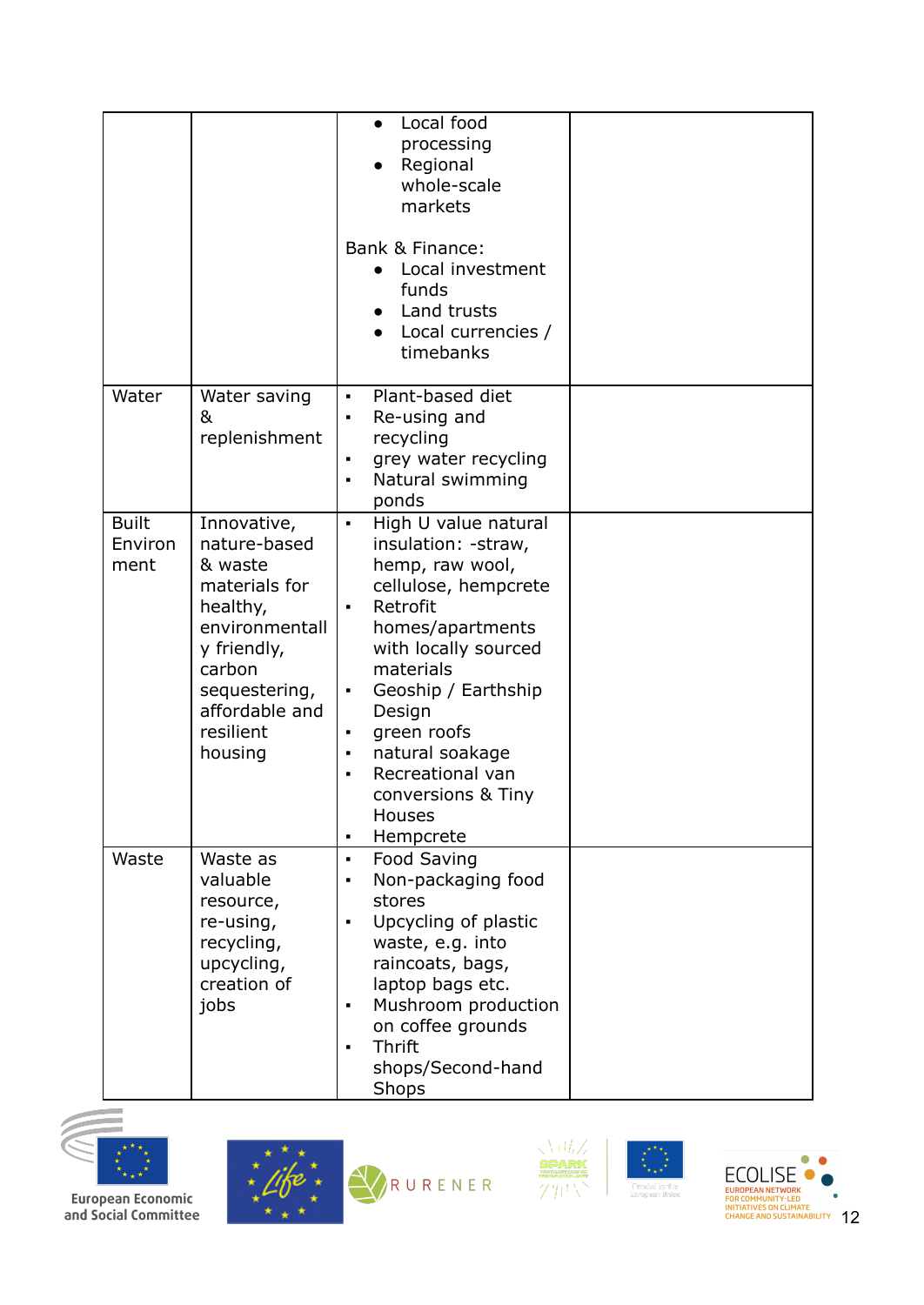|                                             |                                                                                                                                                                     | <b>Swap Markets</b><br>$\blacksquare$                                                                                                                                                                                                                                                                       |
|---------------------------------------------|---------------------------------------------------------------------------------------------------------------------------------------------------------------------|-------------------------------------------------------------------------------------------------------------------------------------------------------------------------------------------------------------------------------------------------------------------------------------------------------------|
|                                             |                                                                                                                                                                     | Biogas systems<br>$\blacksquare$                                                                                                                                                                                                                                                                            |
| Renewa<br>ble<br>Energy                     | Reduction of<br><b>GHG</b><br>emissions,<br>small-scale,<br>local,<br>solutions,<br>open-source<br>technology for<br>independence<br>of industrial<br>manufacturers | Domestic biogas<br>systems <sup>24</sup><br>Self-built Wind<br>$\blacksquare$<br><b>Turbines</b><br><b>EU certified Rocket</b><br>stoves (efficient, CO2<br>burning)<br>25<br>Biomeiler/Jean Pain<br>compost heaters <sup>26</sup>                                                                          |
| <b>Mobility</b>                             | Fossil-fuel<br>free;<br>renewable<br>energy-based                                                                                                                   | Bicycling, walking<br>$\blacksquare$<br>(Electric) car pooling<br>$\blacksquare$<br>traveling by train<br>$\blacksquare$                                                                                                                                                                                    |
| Jobs                                        | Green Jobs;<br>Socially<br>conscious<br>entrepreneurs<br>hip                                                                                                        | Solar energy<br>$\blacksquare$<br>installers<br>Biobased building<br>Education<br>Biochar production<br>Beekeeping<br>$\blacksquare$                                                                                                                                                                        |
| <b>Biochar</b>                              | Perhaps the<br>only reliable<br>way to<br>sequester the<br>CO2; over 50<br>commercial<br>uses                                                                       | Fertilizer: storage for<br>$\blacksquare$<br>volatile nutrients<br>Adsorber in functional<br>$\blacksquare$<br>clothing<br>Insulation in the<br>building industry,<br>Energy storage in<br>$\blacksquare$<br>batteries<br>filter in a sewage<br>plant<br>3D-printer ink<br>Silage agent<br>Feed supplement, |
| Educati<br>on &<br>Awaren<br>ess<br>Raising | Understanding<br>the<br>functioning,<br>impact,<br>potential and                                                                                                    | Seminars for visitors<br>$\blacksquare$<br>in communities<br>Permaculture Design<br>$\blacksquare$<br>Course                                                                                                                                                                                                |

<sup>24</sup> How to build a Solar C<sup>3</sup>ITIES IBC biodigester

- <http://www.solarcities.eu/education/388>
- $25$  Gamera EU certified https://rocketheatergamera.wordpress.com/principle/
- $^{26}$  wood chip domestic water heaters https://native-power.de/biomeiler-holzige-biomasse/



European Economic and Social Committee